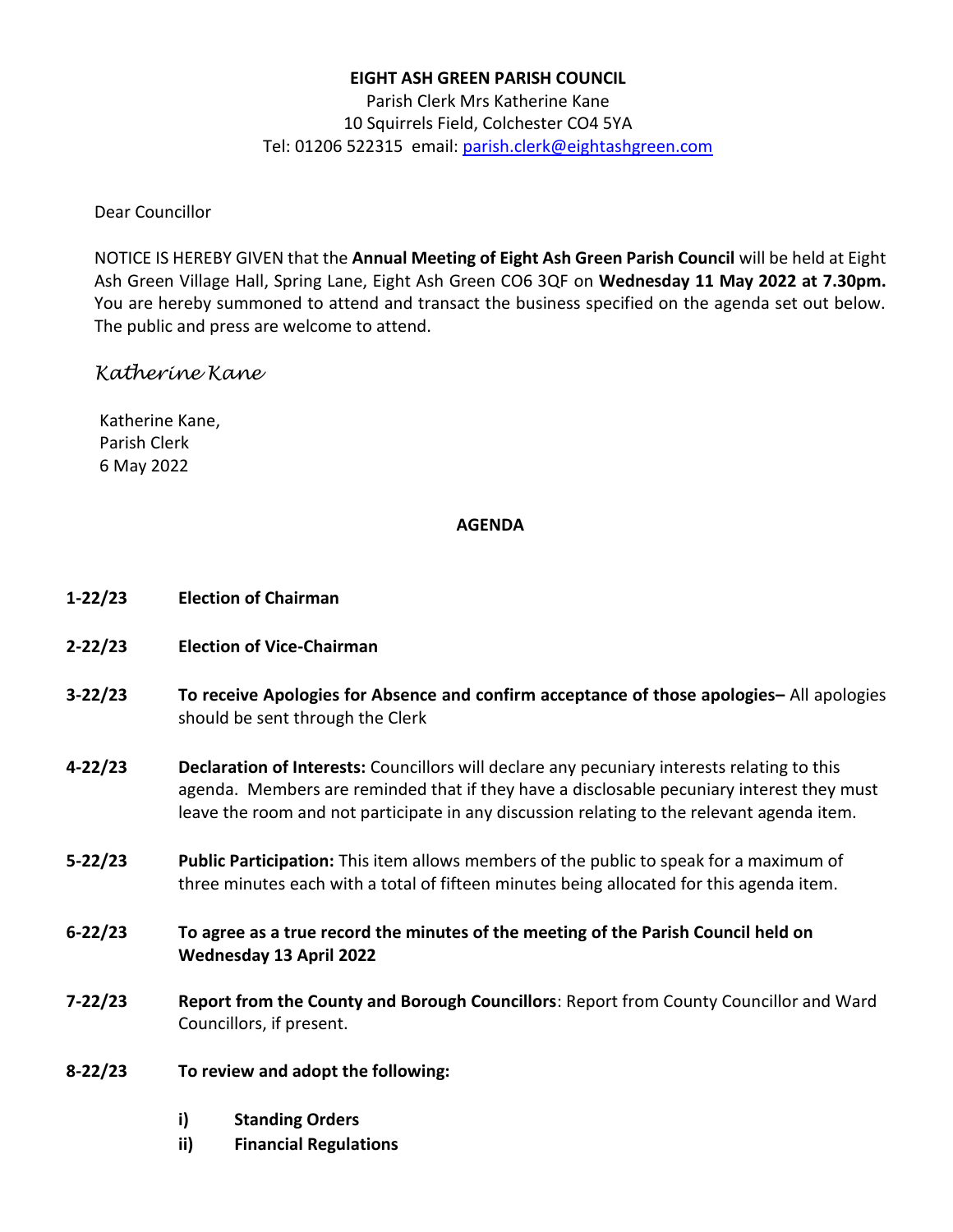- **iii) Bullying and Harassment Policy**
- **iv) Communications Policy**
- **v) Complaints Procedure**
- **vi) Disciplinary and Grievance Procedure**
- **vii) Equal Opportunities Policy**
- **viii) Expenses Policy**
- **ix) Health and Safety Policy**
- **x) Publications Policy**
- **xi) Memorials Policy**
- **9-22/23 To appoint three councillors to the Complaints Committee**
- **10-22/23 To review the inventory of land and assets of the Parish Council**
- **11-22/23 To confirm arrangements for the Council's insurance cover in respect of all insured risks**
- **12-22/23 To review and confirm the Council's subscription to the following bodies:**
	- **i) NALC/EALC**
	- **ii) Open Spaces Society**
	- **iii) RCCE**
	- **iv) CALC**
- **13-22/23 To review the Council's policies, procedures and practices in respect of its obligation under Freedom of Information and Data Protection legislation.**
- **14-22/23 To review the Council's employment policies and procedures.**
- **15-22/23 To agree the time, place and dates of ordinary meetings of the Council as follows:**

**8 June 2022, 13 July 2022, 14 September 2022, 12 October 2022, 9 November 2022, 14 December 2022, 11 January 2023, 8 February 2023, 8 March 2023, 12 April 2023, 10 May 2023 (Annual Meeting of the Council) at 7.30pm, at the Eight Ash Green Village Hall, Spring Lane, Eight Ash Green, Colchester CO6 3QF**

**16-22/23 To agree the Parish Council response to planning applications received from Colchester Borough Council and to note decisions made on previous applications**

**None received.**

**Planning Decisions**

**220576 - Tara House, Huxtables Lane, Fordham Heath Colchester CO3 9TJ - Alterations and extensions to an existing 1ó storey dwelling to create a 2 storey dwelling and addition of**